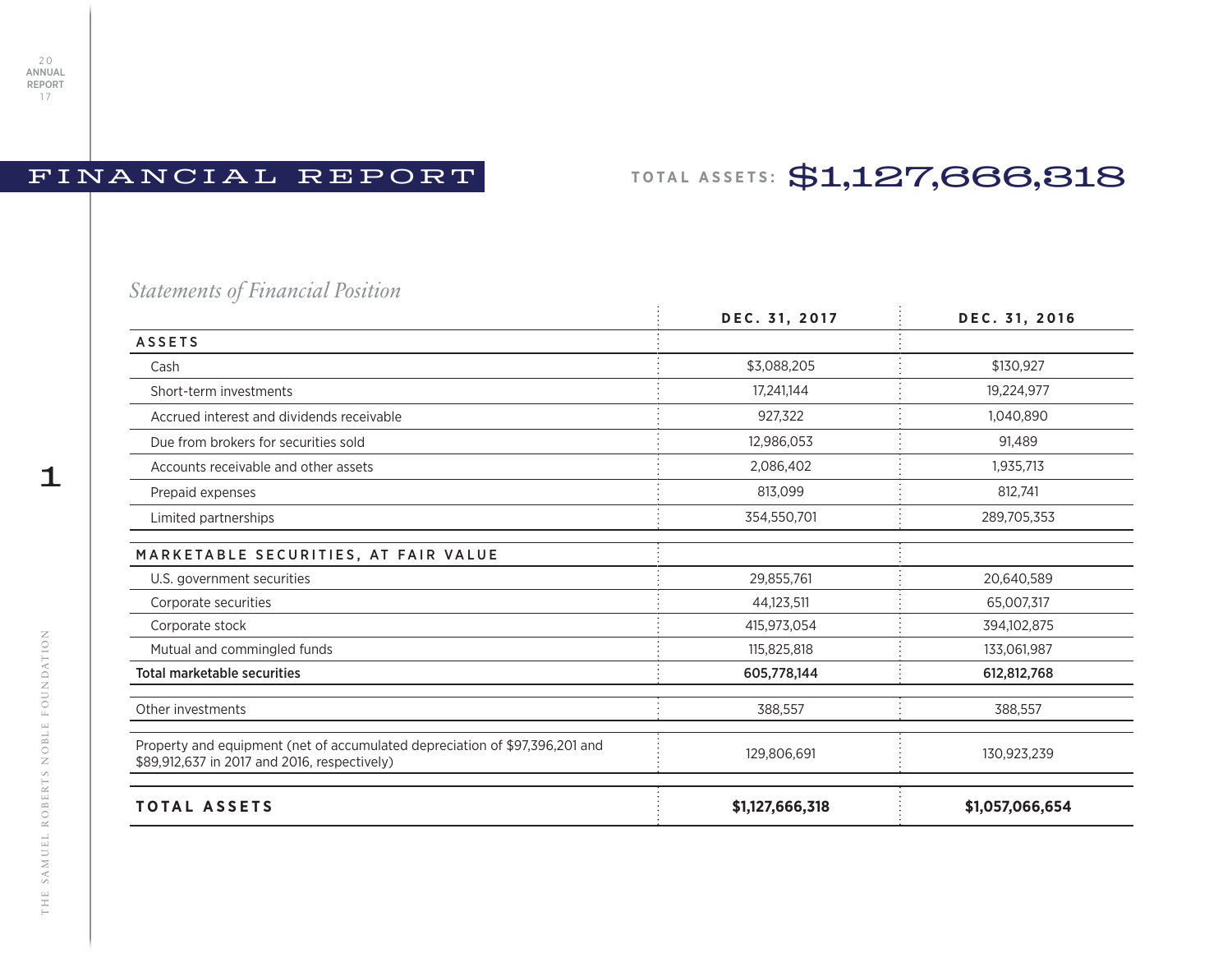

|                                                           | DEC. 31, 2017   | DEC. 31, 2016   |
|-----------------------------------------------------------|-----------------|-----------------|
| <b>LIABILITIES</b>                                        |                 |                 |
| Accounts payable and accrued expenses                     | \$4,578,522     | \$4,074,226     |
| Due to brokers for securities purchased                   | 1,069,248       | 398,312         |
| Grants payable                                            | 2,585,625       | 519,375         |
| Notes payable                                             | 6,132,178       |                 |
| Liability for deferred taxes                              | 5,900,000       | 4,250,000       |
| Liability for pension and postretirement medical benefits | 21,837,875      | 25,339,429      |
| <b>TOTAL LIABILITIES</b>                                  | \$42,103,448    | \$34,581,342    |
| <b>NET ASSETS</b>                                         |                 |                 |
| Unrestricted                                              | \$1,082,725,810 | \$1,019,903,191 |
| Permanently restricted                                    | 2,837,060       | 2,582,121       |
| <b>Total Net Assets</b>                                   | \$1,085,562,870 | \$1,022,485,312 |
| TOTAL LIABILITIES AND NET ASSETS                          | \$1,127,666,318 | \$1,057,066,654 |